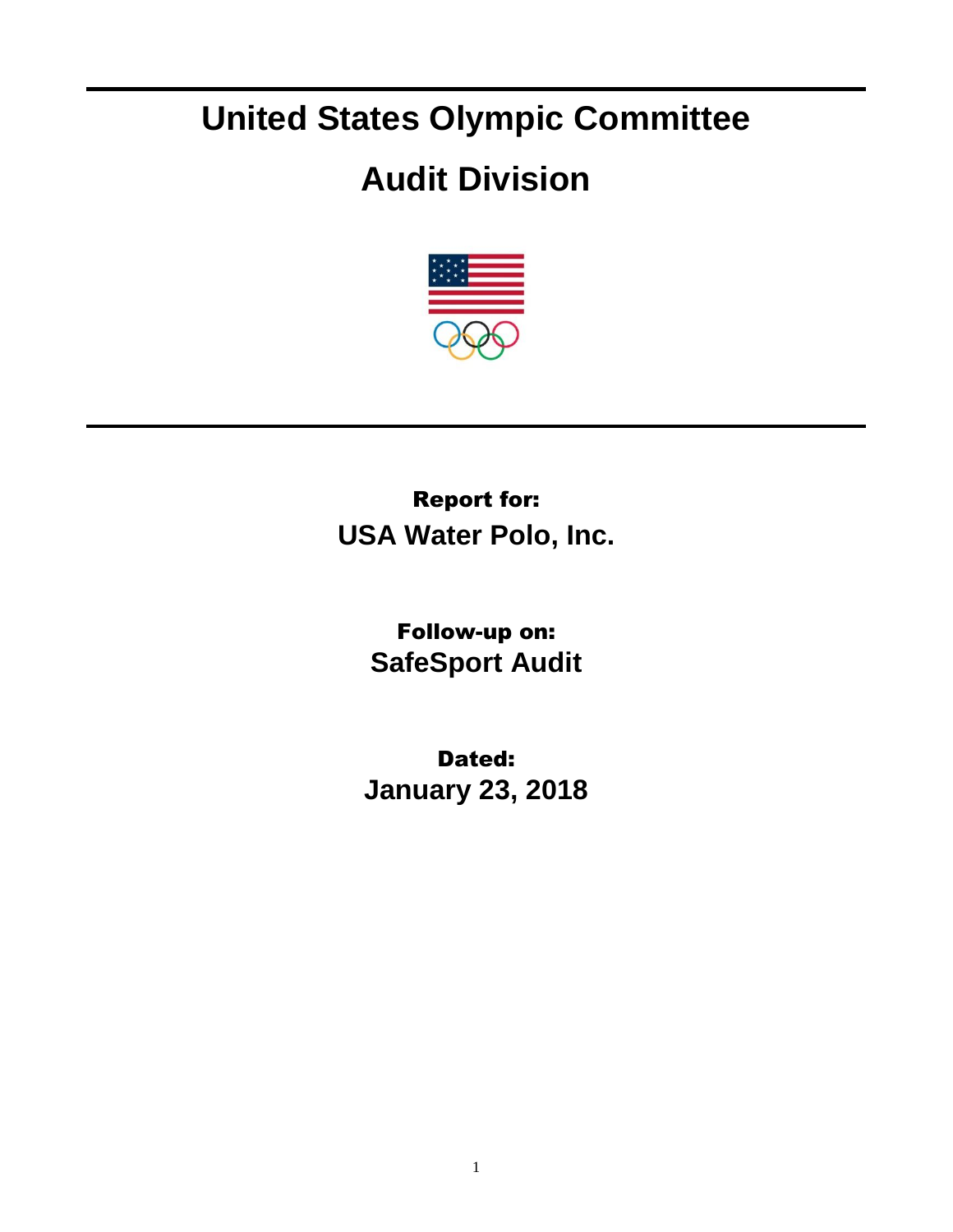UNITED STATES OLYMPIC COMMITTEE 1 Olympic Plaza Colorado Springs, CO 80909



January 23, 2018

Chris Ramsey Chief Executive Officer USA Water Polo, Inc.

Dear Chris,

During the second and third quarter of 2017, Baker Tilly Virchow Krause (Baker Tilly) performed a SafeSport audit of USA Water Polo, Inc. (Water Polo). The purpose of the follow-up review is to report on the status of recommendations from the SafeSport audit of Water Polo dated October 2017. Our methodology was limited to communication with the Water Polo and a review of various policies provided by the organization. The Audit Division did not perform additional audit work to verify action was taken. However, SafeSport will be tested during the routine audit process going forward.

The review found that the recommendations were implemented and are considered closed. Water Polo was prompt to implement the recommendations in the SafeSport audit.

We thank you and your staff for assisting in the follow-up review.

Sincerely,

infite Julle

Bridget Toelle, CPA, CIA Ellen Senf Senior Director, Audit Staff Auditor

Ellen A Senf

cc: Scott Blackmun Michael Graff Rick Adams Christy Sicard Gary Johansen Chris McCleary